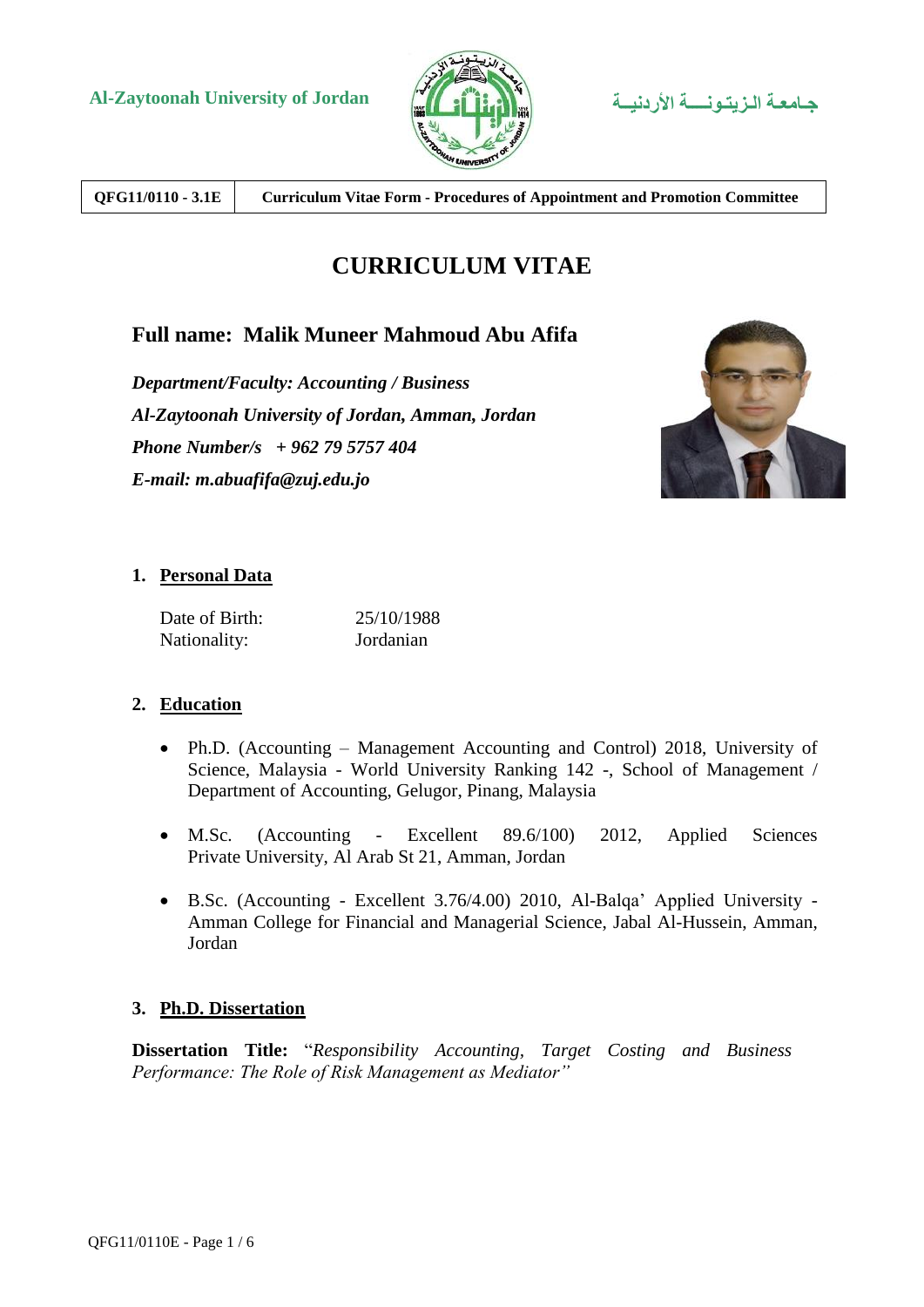

**QFG11/0110 - 3.1E Curriculum Vitae Form - Procedures of Appointment and Promotion Committee**

### **4. Employment**

#### *Academic Positions*

 Assistant Professor, Accounting Department, School of Business, Al-Zaytoonah University of Jordan, Amman/Jordan, September, 2019 – present

#### *None-Academic Positions*

- Head of Technical Office (oversee the responsibilities of compliance department and other tasks), Egyptian Arab Land Bank – Jordan, Amman/Jordan, 17 April, 2017 – 31 October, 2018
- Head of Market Studies, Bank of Jordan Jordan, Amman/Jordan, 31 October, 2016 – 16 April, 2017
- Team leader Anti-Money Laundering Officer (AML) / Compliance Department, Housing Bank for Trade and Finance – Jordan, Amman/Jordan, 20 April, 2010 – 30 October, 2016.

### **5. Research Interests**

Management Accounting, Control, Cost Accounting, Financial Reporting, International Accounting Standards, Banking and Risk Management

#### **6. Membership in Scientific Societies and Associations**

- Editorial Team and Reviewer for International Journal of Financial, Accounting, and Management
- Reviewer for International Journal of Emerging Markets

### **7. Teaching Experience**

#### *Undergraduate Courses*

- Principles of Accounting  $(2)$
- $\bullet$  Intermediate Accounting (1)
- Introduction to Cost Accounting
- Managerial Accounting
- International Accounting Standards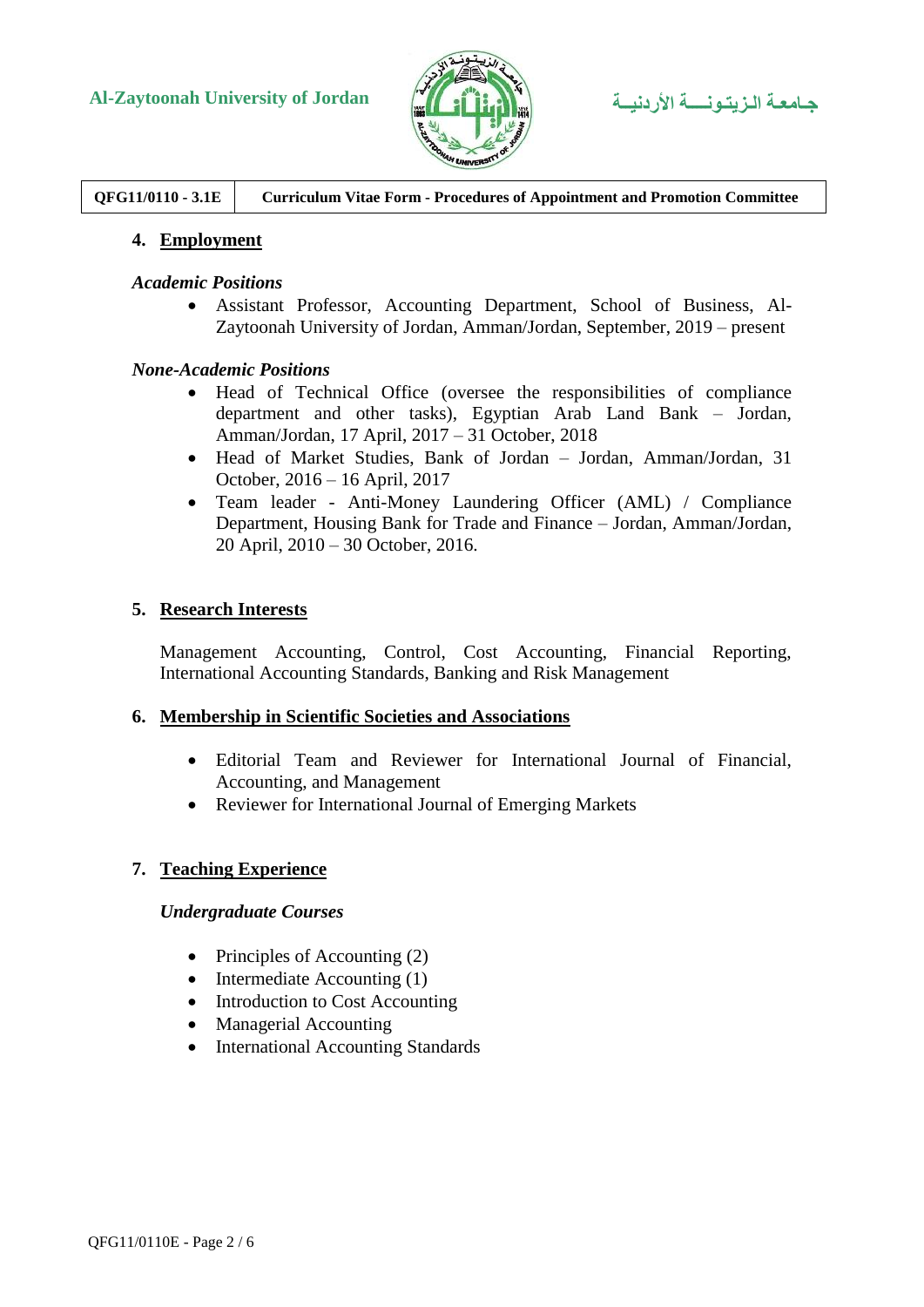



**QFG11/0110 - 3.1E Curriculum Vitae Form - Procedures of Appointment and Promotion Committee**

### **8. Membership of Committees**

- **University**
	- *Examination committee in accounting department (2019 – present)*
	- *Study plans and learning resources in accounting department (2019 – present)*
	- *One of the members of quality assurance standards (2020 – present)*
	- *Representative of accounting department in faculty council (2020 – present)*

### **9. Professional and Scientific Meetings**

- **Master's Theses**
- *Randa Bilal Rabah Abdeen, "The Ability of Accounting Earnings Components to Better Predict Operating Cash Flows in Jordanian Public Shareholding Industrial Companies", 26 August 2020, Al-Zaytoonah University of Jordan, Department of Accounting (Master in Accounting), Internal Examiner.*
- **Conferences**
- *The Fourth Scientific Conference, "Creativity and Excellence in Business Organizations", Applied Sciences Private University, Amman / Jordan, (30/4 - 1/5/2012).*
- *9th International Scientific Conference, "Arab Economic Situation and Options for the Future", Faculty of Economics and Administrative Sciences, Zarqa' University, Al-Zarqa / Jordan, (24 – 25 / 04 / 2013).*
- *Second Regional Conference - International Conference Faculty of Law, "Corporate Social Responsibility", The Johns Hopkins University & Jerash University, Pera Palace Hotel, Istanbul / Turkey, (29 – 30/ 05 / 2014).*
- *Scientific Conference, "Reality of the Careers of Faculty of Economics and Administrative Sciences between the Challenges and Future Ambition", Applied Sciences Private University, Amman / Jordan, (7- 8/12/2014).*
- *The Fifth International Conference for the Faculty of Economics & Administrative Sciences, Applied Sciences Private University, Amman / Jordan, (22-24/04/2015).*
- *The 15th Scientific Annual International Conference for Business, "Sustainability and Competitiveness in Business", Al-Zaytoonah University of Jordan, Amman / Jordan (18 – 20 /04/2016).*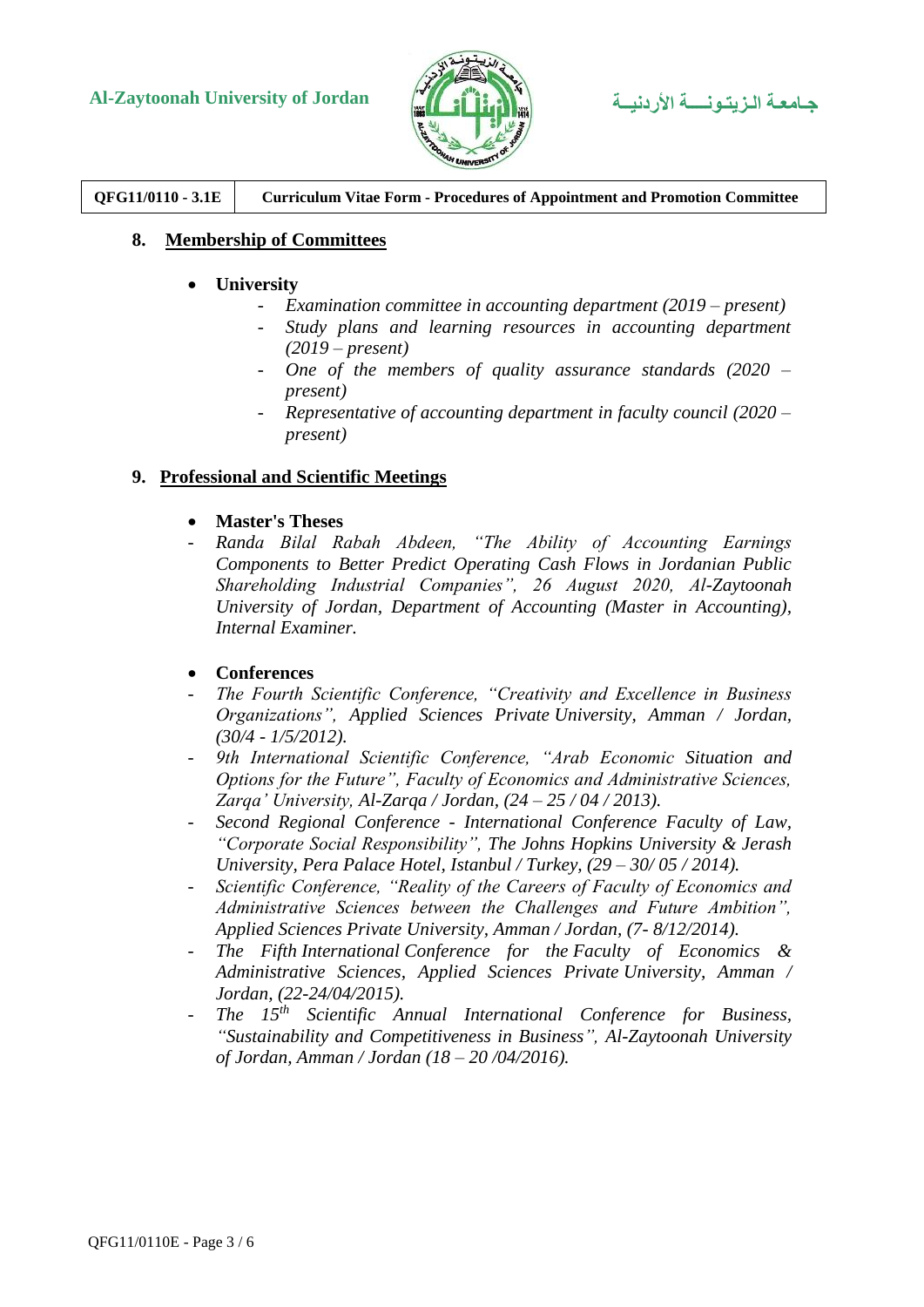

**QFG11/0110 - 3.1E Curriculum Vitae Form - Procedures of Appointment and Promotion Committee**

### **10. Publications**

### **Papers in refereed journals**

Abu-Mater, W., Alsufi, F., **Abu Afifa, M**.; "*The Effect of Coronavirus (Covid-19) on the Jordanian Economy: A Comprehensive Analysis of the Economy and How to Return Growth Rapidly"*, Journal of Accounting, Finance & Management Strategy, Vol. 15 No. 2, 2020, 1-30.

Alqirem, R., **Abu Afifa, M.**, Saleh, I., Haniahm, F.; "*Ownership Structure, Earnings Manipulation, and Organizational Performance: The Case of Jordanian Insurance Organizations"*, Journal of Asian Finance, Economics and Business, Vol. 7 No. 12, 2020, 293–308.

Atieh, A., **Abu Afifa, M.**, Al-Manaseer, S.; "*Using capital budgeting techniques in rationalizing capital expenditure decisions in Jordanian industrial public shareholding companies"*, Economics and Management, Vol. 17 No. 2, 2020, 40- 60.

Saleh, I., **Abu Afifa, M.**, Haniahm, F.; "*Financial factors affecting earnings management and earnings quality: New evidence from an emerging market"*, ACRN Journal of Finance and Risk Perspectives, Vol. 9 No. 1, 2020, 198-216.

Saleh, I., **Abu Afifa, M.**, Alsufy, F.; "*Does Earnings Quality Affect Companies' Performance? New Evidence from the Jordanian Market"*, Journal of Asian Finance, Economics and Business, Vol. 7 No. 11, 2020, 33-43.

**Abu Afifa, M.**, Alsufy, F., Abdallah, A.; "*Direct and [Mediated Associations](https://www.researchgate.net/profile/Malik_Abu_Afifa2/publication/343728078_Direct_and_Mediated_Associations_among_Audit_Quality_Earnings_Quality_and_Share_Price_The_Case_of_Jordan/links/5f431b1ea6fdcccc43f4dd78/Direct-and-Mediated-Associations-among-Audit-Quality-Earnings-Quality-and-Share-Price-The-Case-of-Jordan.pdf)  [among Audit Quality, Earnings Quality, and Share Price: The Case of Jordan"](https://www.researchgate.net/profile/Malik_Abu_Afifa2/publication/343728078_Direct_and_Mediated_Associations_among_Audit_Quality_Earnings_Quality_and_Share_Price_The_Case_of_Jordan/links/5f431b1ea6fdcccc43f4dd78/Direct-and-Mediated-Associations-among-Audit-Quality-Earnings-Quality-and-Share-Price-The-Case-of-Jordan.pdf)*, International Journal of Economics & Business Administration (IJEBA), Vol. 8 No. 3, 2020, 500-516.

Saleh, I., **Abu Afifa, M**.; "*[The effect of credit risk, liquidity risk and bank capital](https://www.tandfonline.com/doi/abs/10.1080/23322039.2020.1814509)  [on bank profitability: Evidence from an emerging market"](https://www.tandfonline.com/doi/abs/10.1080/23322039.2020.1814509)*, Cogent Economics & Finance, Vol. 8 No. 1, 2020, 1-13.

Alsufy, F., **Abu Afifa, M.**, Zakaria, M.; "*[Mediating Effects of Liquidity in the](javascript:void(0))  [Relationship between Earnings Quality and Market Value of the Share Price:](javascript:void(0))  [Evidence from Jordan"](javascript:void(0))*, Review of Applied Socio-Economic Research, Vol. 19 No. 1, 2020, 17-32.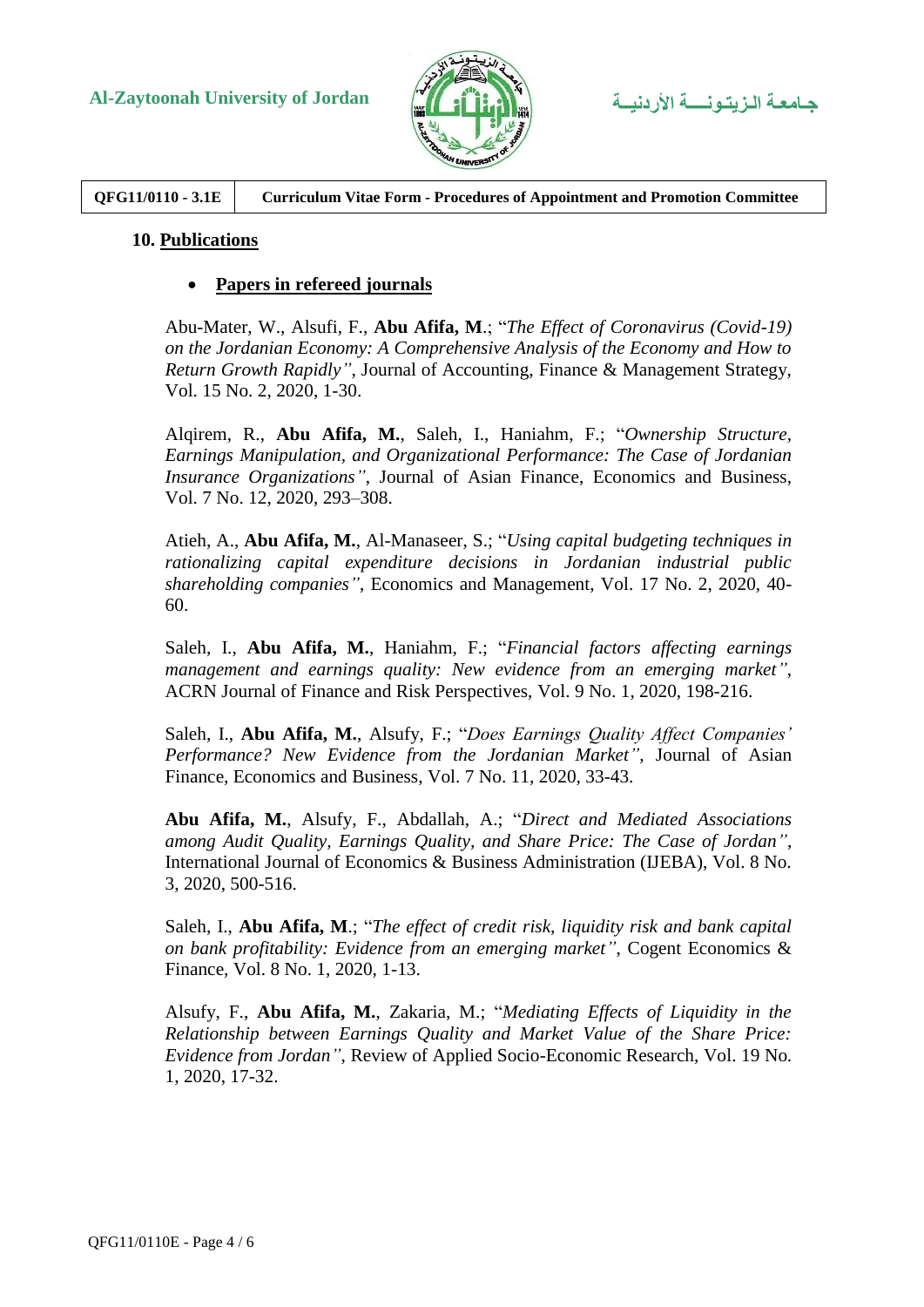

**QFG11/0110 - 3.1E Curriculum Vitae Form - Procedures of Appointment and Promotion Committee**

### **11. Certifications, Training Courses and Workshops**

### **Professional Certifications**

- *Training of Trainers (TOT), Global Academy of Finance & Management – GAFM, Colorado Springs – USA, (4/2018).*
- *Chartered International Professional Trainer (CIPT), Global Academy of Finance & Management – GAFM, Colorado Springs – USA, (10/2017).*
- *Foundational Financial Accounting Certificate (FFAC), IMA | Institute of Management Accountants, Montvale, New Jersey – USA, (06/2017)*
- *[Ce](http://www.albatrossjo.com/uploads/CACM%20application%20form.pdf)rtified Compliance Specialist (CCOS), Interfima Organization, Luxembourg, (06/2017)*
- *[Ce](http://www.albatrossjo.com/uploads/CACM%20application%20form.pdf)rtified Anti-Corruption Manager (CACM), The American Anti-Corruption Institute (AACI), Tempe – USA, (09/2015)*
- *Certified Anti Money Laundering Specialist (CAMS), Association of Certified Anti-Money Laundering Specialists, Miami - USA, (01/2013)*

### **Training Courses**

- *Diploma of International Certificate in IT Skills, The University of Cambridge International Examinations, Amman / Jordan, 2015.*
- *English Language, Four Levels, British Council, Amman / Jordan, 2012- 2013.*
- *SAP Business Objects XI R4.0 Web Intelligence, Pioneers Information Technologies Co., Amman / Jordan, 24 – 27/12/2012.*
- *Jordan Certified Public Accountants - JCPA, Sarh International Group, Amman / Jordan, 2012.*
- *Statistical Analysis Using SPSS, Talal Abu Ghazaleh Knowledge Center, Amman / Jordan, 2011.*
- *TOEFL-ITP, Amideast, Amman / Jordan, 2010.*
- *ICDL, European CDL Foundation, Amman / Jordan, 2009*
- *English Conversation Course, Al-Balqa' Applied University - Amman College for Financial and Managerial Science, Amman / Jordan, 2007.*
- **Workshops**
- The Checklist of Champions: How to thrive on change by performing at *your best every day, KPMG, Four Seasons Hotel, Amman / Jordan, 06/05/2017.*
- *Corporate Governance in Light of the Instructions of the Central Bank in Jordan, General Trade Union of Workers in Banks, Amman / Jordan, 13/12/2014.*
- *Construction and Interpretation of Moderation and Mediation Using SPSS Workshop, University of Science, Malaysia, Pinang / Malaysia, 12/02/2014.*
- *30th Postgraduate Colloquium (Achieving Excellent in Research) – School of Management, University of Science, Malaysia, Pinang / Malaysia, 06/01 to 09/01/2014.*
- *Anova, Ancova, Manova, and Anova with Repeated Workshop, University of Science, Malaysia, Pinang / Malaysia, 05/12/2013.*